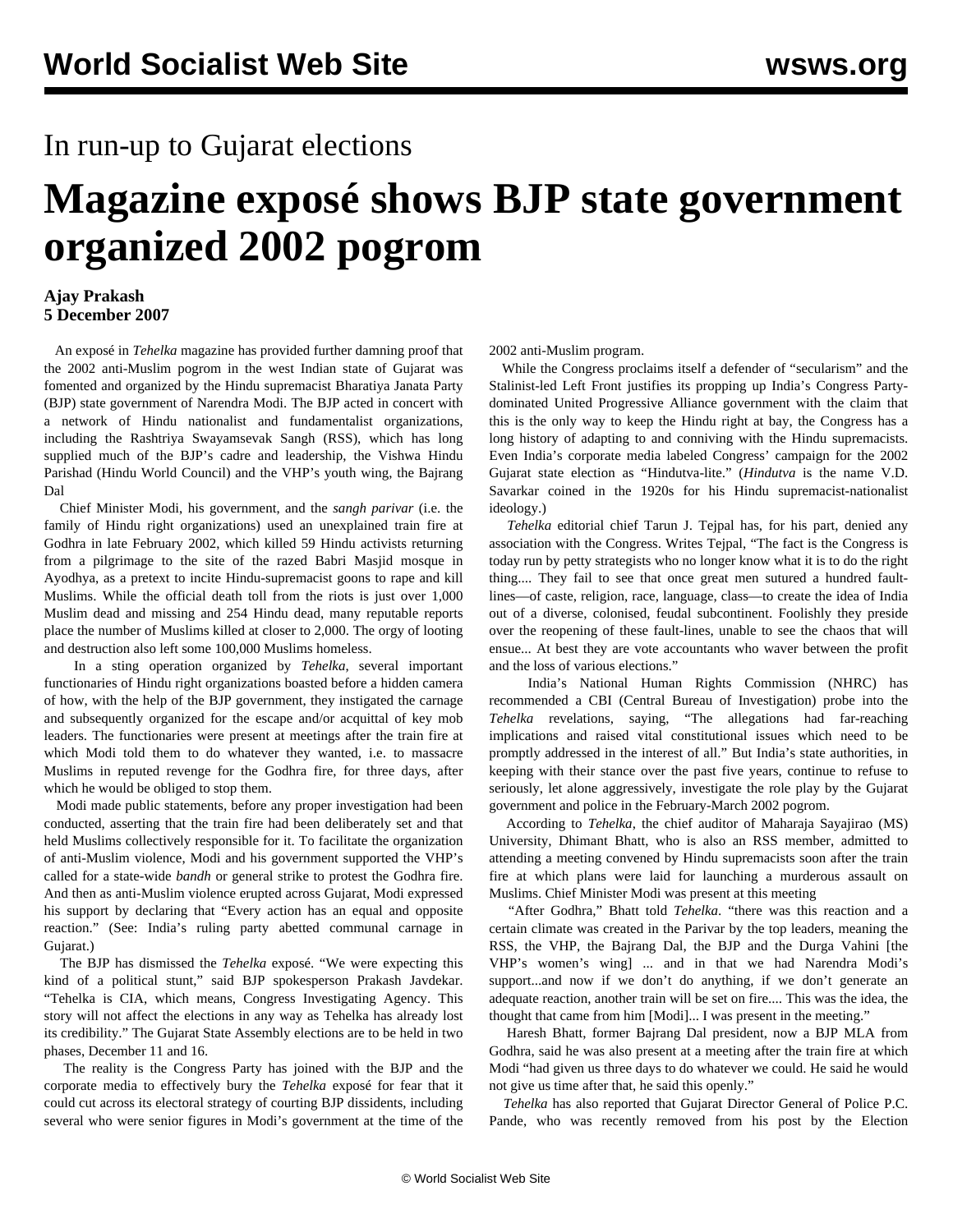Commission, ordered the bodies of 700-800 people killed at Naroda Patiya, the scene of some of the worst atrocities, be secretly removed and dumped at other places so as to cover up the toll of the massacre.

 It continued, "Not only did the Modi government allow the mob fury to continue unabated, it also tried to shelter the perpetrators from the law. Modi himself arranged for Babu Bajrangi, the prime accused in the Naroda Patiya case, to stay at Gujarat Bhavan in Mount Abu, and transferred two judges to help Bajrangi get bail...Since the police were in control all over Gujarat, Modi instructed them to side with the Hindus, thus giving the rioters a free hand for three days until pressure from higher quarters necessitated the calling in of the army."

 A state Intelligence Bureau chief, RB Sreekumar, told the magazine, "I took over in April 2002; by then, the frenzy had calmed. I had sent reports (to a government commission of inquiry into the Gujarat events) saying FIRs (police First Information Reports) were not registered properly, many offences were being clubbed together and that the names of the VHP leaders at the head of the mob were being left out of FIRs. This became a controversy. On none of these reports did the government take any follow-up action or seek any clarification. That is very relevant."

 On March 6, 2002, Modi set up a commission of enquiry headed by retired High Court Judge K.G. Shah to probe the Godhra train incident and the subsequent mass communal violence. From the start, as the *Tehelka* exposé has further shown, the commission was under the control of Modi's government and manipulated it in its favour. Witnesses were intimidated by the police and Hindu mobs. According to the Human Rights Watch (HRW) report, *Discouraging Dissent: Intimidation and Harassment of Witnesses, Human Rights Activists, and Lawyers Pursuing Accountability for the 2002 Communal Violence in Gujarat,* Modi's government "created a climate of impunity, where perpetrators of the riots and those who took part in the violence feel they can threaten activists and witnesses to discourage them from pursuing justice, without response from state authorities."

 Following complaints from victims and NGOs over Shah's close relationship to the BJP, Justice G.T. Nanavati was appointed joint head of the commission by the Modi government. However, Arvind Pandya, the BJP government counsel at the commission, revealed to *Tehelka* during its sting operation that Nanavati was just as pro-BJP as Shah and only interested in money. He told the magazine that each of them "was calling me in his chamber and showing full sympathy for me...giving full cooperation to me, but keeping some distance...The judges were also guiding me as and when required...how to put up a case and on which date...because basically they are Hindus...so help from each and every class of people came forth...the people remained united and their only motive was the survival of Hinduism."

 In response to the *Tehelka* article, Pandya has resigned from his post, but maintains he was tricked into giving false statements.

 Justice Nanavati was quick to give credence to Pandya's claims, saying, "We...have to ascertain how reliable the exposé is. We cannot act in a hurry. We have to be careful."

 Modi's government reacted quickly to the *Tehelka* revelations by censoring TV channels CNN-IBN, IBN-7 and Aaj Tak, claiming reports of the revelations could provoke communal violence.

 When questioned recently about the 2002 events on CNN-IBN's "Devil's Advocate" program, Modi refused to say that he regretted what happened, then abruptly got up and walked out.

 As for the Congress Party, it was several days before its leaders reacted to the *Tehelka* revelations and when they finally did their comments were very cautious. The Congress General Secretary in Gujarat, B.K. Hariprasad, claimed there is no "new revelation" in the *Tehelka* report and added, "It's an old story, but it is still shocking to hear it from the individuals (who were involved in the violence)."

The Congress-led UPA government has defended the censoring of the

reporting on the *Tehelka* revelations and the Congress Party has forthrightly declared the events of 2002 will play little role in its Gujarat election campaign.

 "We are not going to rake up that (riots) issue," said Congress spokesman Himanshu Vyas—this under conditions where not only have many Muslims who lost their homes and jobs in 2002 not been rehabilitated, but where the police and state apparatus is complicit in the oppression of the state's Muslim minority.

 One reason the Congress Party has joined hands with Modi to bury the *Tehelka* revelations is that it has been pursuing an electoral alliance with a dissident faction within the Gujarat BJP in the hopes this will provide it with the margin of victory in the upcoming state election.

 These dissidents include former BJP Chief Minster Suresh Mehta and Gordhan Zadaphia, who was the state Home Minister—that is the minister in charge of the police—in 2002. Under Zadaphia's leadership the police aided and abetted the pogrom. According to Rahul Sharma, a Superintendent of Police, "From egging on murderous hordes to go for the kill, to supplying them with ammunition, to transporting bombs between districts, to opening fire at Muslims who were already under attack from Hindu rioters—the police facilitated the massacre in every possible way."

 Moreover, the *Telekha* article shows that Zadaphia was colluding with the organizers of the communal violence. A leader of the Barjang Dal, Babu Bajrangi, told *Tehelka*, "I was the first to start the [Naroda] Patiya operation...At 7 o'clock, I called the home minister and also Jaideepbhai [Jaideep Patel, VHP general secretary] and told them how many people had been killed and said that things were now in their hands "

 It is not, however, just electoral opportunism that explains the Congress' stance. The Congress Party leadership fears coming into conflict with substantial sections of the judiciary and police, which are sympathetic to the BJP and the Hindu right, if not complicit in their crimes. Five years after the Gujarat pogrom, none of those who played a leading role in fomenting and organizing this outrage have been convicted.

 With few exceptions, the corporate media has joined with the Congress in suppressing the *Telekha* revelations, arguing that the Congress leadership was correct to do so, for were the Congress to trumpet them, it would only help Modi and the BJP.

 The *Hindustan Times* criticized the Telekha exposé, saying, "The continuous screening of past events, and that too on the eve of the Gujarat polls, neither serves any journalistic purpose, nor does it help preserve communal harmony. Even as the state is trying to recover, the sting has revived ugly memories of incidents that are, in any case, being probed by the Justice G.T. Nanavati Commission. The screening is bound to lead to a deepening of the communal divide, which may contribute to the improvement of Modi's electoral prospects. The Gujarat Chief Minister must be amused by the fact that while he has consciously stuck to his development agenda, others are helping him out by bringing up an event that had helped the saffron brigade to retain power during the last polls."

 The right-wing *Newindpress* has written, "The truth is that the Congress is worried about doing anything which could polarise Gujarat along Hindu-Muslim lines, and become Advantage Modi again. It is ironic—and tragic—that Muslim leaders in the Congress are imploring the leadership to desist from doing anything lest it intensifies the religious divide. "It is this fear which lies at the heart of Congress's inaction of the last five years. Though in power at the Centre since 2004, it did not even actively pursue the killing of its own ex-MP Ehsan Jaffry who was burnt alive in the 2002 riots. "

 In so far as it is true that the Congress fears Modi's ability to exploit communal fears and hatreds, it is an indictment of its own rightwing politics, not only its adaptations to the Hindu right, but its pursuit of an incendiary social agenda that benefits a tiny minority while increasing the insecurity and poverty of the vast majority.